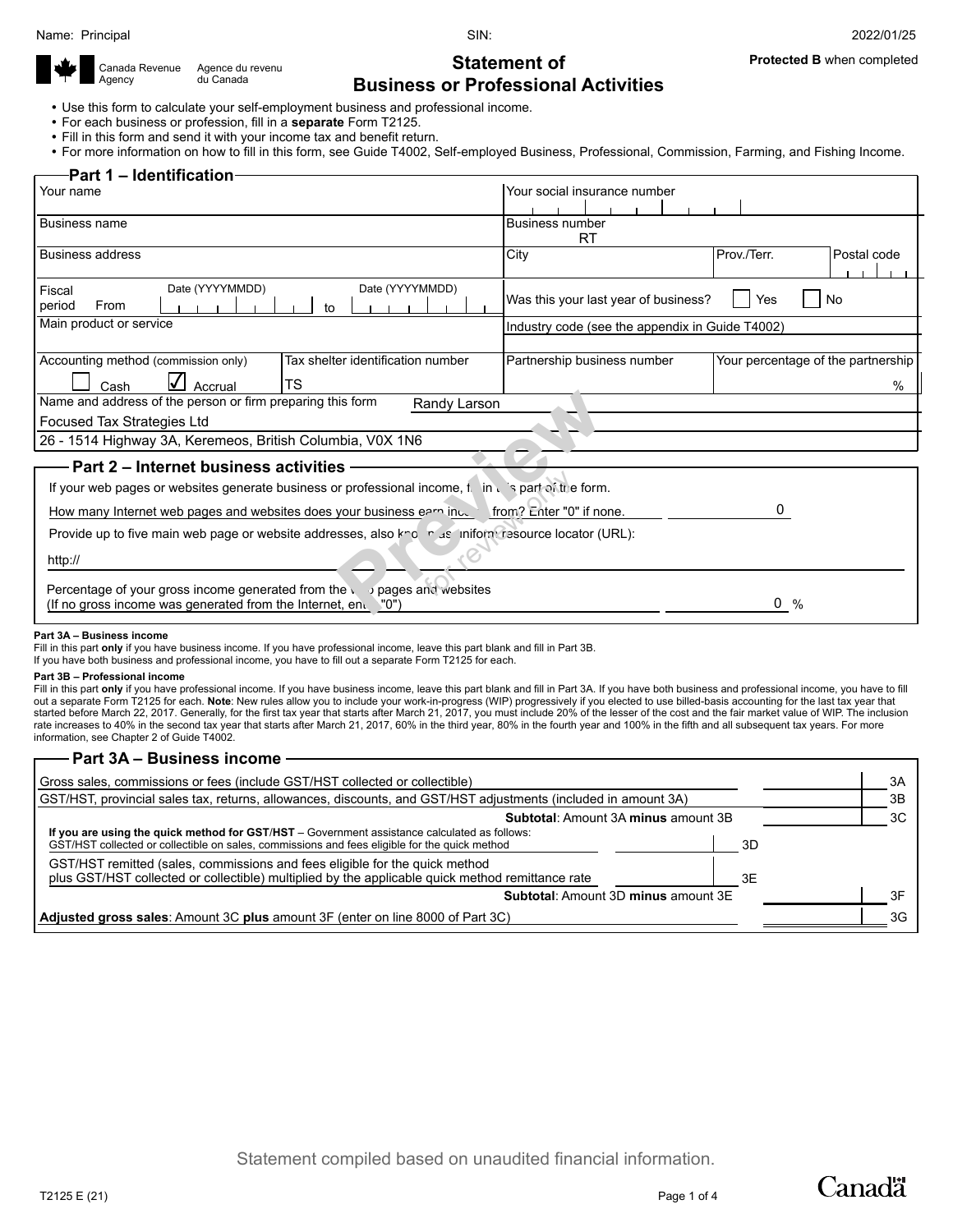| - Part 3B - Professional income                                                                                                                                                                                                                                                     |      |                |
|-------------------------------------------------------------------------------------------------------------------------------------------------------------------------------------------------------------------------------------------------------------------------------------|------|----------------|
| Gross professional fees including work-in-progress (WIP) and GST/HST collected or collectible                                                                                                                                                                                       |      | 3H             |
| GST/HST, provincial sales tax, returns, allowances, discounts, and GST/HST adjustments (included in amount 3H) and<br>any WIP at the end of the year you elected to exclude                                                                                                         |      | 3 <sup>l</sup> |
| Subtotal: Amount 3H minus amount 3I                                                                                                                                                                                                                                                 |      | 3J             |
| If you are using the quick method for GST/HST - Government assistance calculated as follows:<br>GST/HST collected or collectible on professional fees eligible for the quick method<br>GST/HST remitted, (professional fees eligible for the quick method plus GST/HST collected or | 3K   |                |
| collectible) multiplied by the applicable quick method remittance rate                                                                                                                                                                                                              | 3L   |                |
| Subtotal: Amount 3K minus amount 3L                                                                                                                                                                                                                                                 |      | 3M             |
| WIP at the start of the year, per your election to exclude WIP at the end of last year (see Guide T4002, Chapter 2)                                                                                                                                                                 |      | 3N             |
| Adjusted professional fees: Amount 3J plus amount 3M plus amount 3N (enter on line 8000 of Part 3C)                                                                                                                                                                                 |      | 30             |
| - Part 3C - Gross business or professional income<br>Adiusted gross sales (amount 3G) or adiusted professional fees (amount 3O)                                                                                                                                                     | 8000 |                |

| Adjusted gross sales (amount 3G) or adjusted professional fees (amount 3O)                                                                                                                                                                                                                                                                                                                    |                                    | 8000                                                       |    |
|-----------------------------------------------------------------------------------------------------------------------------------------------------------------------------------------------------------------------------------------------------------------------------------------------------------------------------------------------------------------------------------------------|------------------------------------|------------------------------------------------------------|----|
| Reserves deducted last year                                                                                                                                                                                                                                                                                                                                                                   | 8290                               |                                                            |    |
| Other income (specify)*                                                                                                                                                                                                                                                                                                                                                                       | 8230                               |                                                            |    |
|                                                                                                                                                                                                                                                                                                                                                                                               | Subtotal: Line 8290 plus line 1230 |                                                            | 3P |
| Gross business or professional income: Line 8000 plus amount 3P                                                                                                                                                                                                                                                                                                                               |                                    | 8299                                                       |    |
| Report the gross business or professional income from line 8299 on the applicable line o.<br>• business income on line 13499<br>• professional income on line 13699<br>• commission income on line 13899.<br>t You may have received assistance from COVID-related measures from the federal, rovinsial or territorial governments. For more information,<br>go to canada.ca/cra-coronavirus. |                                    | $\sim$ T income tax and benefit return as indicated below: |    |
| or Parts 3D, 4 and 5, if GST/HST has been remitted or an inpu+ ax and inas been claimed, do not include GST/HST when you calculate the cost of<br>oods sold, expenses or net income (loss). If you are using the visit of the fact of or GST/HST, include the GST/HST paid or payable when you calculate the<br>ost of goods sold, expenses or net income (loss).                             |                                    |                                                            |    |
| Part 3D – Cost of goods sold and gro. $\frac{1}{2}$ profit                                                                                                                                                                                                                                                                                                                                    |                                    |                                                            |    |
|                                                                                                                                                                                                                                                                                                                                                                                               |                                    |                                                            |    |

| <b>Part 3D – Cost of goods sold and gro. sprofit-</b>                                      |      |      |    |
|--------------------------------------------------------------------------------------------|------|------|----|
| If you have business income, fill in this part. Enter only the business part of the costs. |      |      |    |
| Gross business income (line 8299 of Part 3C)                                               |      |      | 3Q |
| Opening inventory (include raw materials, goods in process and finished goods)             | 8300 | 3R   |    |
| Purchases during the year (net of returns, allowances and discounts)                       | 8320 | 3S   |    |
| Direct wage costs                                                                          | 8340 | 3T   |    |
| <b>Subcontracts</b>                                                                        | 8360 | 3U   |    |
| Other costs                                                                                | 8450 | 3V   |    |
| <b>Subtotal:</b> Add amounts 3R to 3V                                                      |      | 3W   |    |
| Closing inventory (include raw materials, goods in process and finished goods)             | 8500 |      |    |
| Cost of goods sold: Amount 3W minus line 8500 8518                                         |      |      |    |
| <b>Gross profit (or loss):</b> Amount 3Q minus line 8518                                   |      | 8519 |    |
|                                                                                            |      |      |    |

Canadä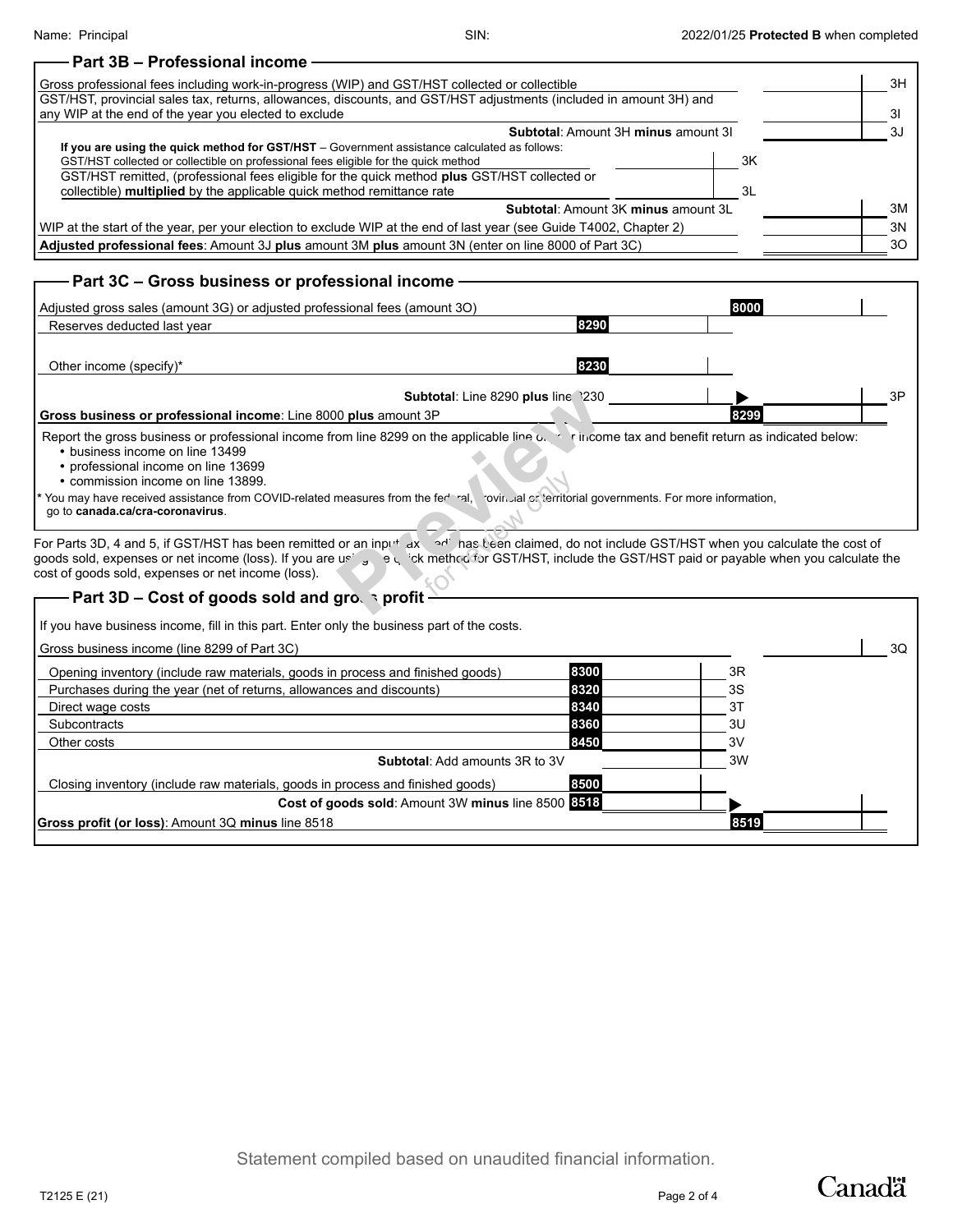## **Part 4 – Net income (loss) before adjustments**

## **Gross business or professional income** (line 8299 of Part 3C) or **Gross profit** (line 8519 of Part 3D) 4A **Expenses** (enter only the business part) Advertising **8521** 4B Meals and entertainment **8523** 4C Bad debts **8590** 4D Insurance **8690** 4E Interest and bank charges **8710** 4F Business taxes, licences and memberships **8760** 4G Office expenses **8810** 4H Office stationery and supplies **8811** 4I Professional fees (includes legal and accounting fees) **8860** 4J Management and administration fees **8871** 4K Rent **8910** 4L Repairs and maintenance **8960** 4M Salaries, wages and benefits (including employer's contributions) **9060** 9060 4N Property taxes **9180** 4O Travel expenses **9200** 4P Utilities **9220** 4Q Fuel costs (except for motor vehicles) **924** 4R Delivery, freight and express **6275** 4S Motor vehicle expenses (not including CCA) (amount 16 of Chart A) **9281** 9281 4T 4U Capital cost allowance (CCA). Enter amount i of Area A minus any personal part and any CCA for business-use-of-home expenses **9936** Other expenses (specify): Reserves Private health services plan (PHSP) premiums Total other expenses **9270** 4V **Total expenses**: Total of amounts 4B to 4V **9368** Net income (loss) before adjustments: Amount 4A minus line 9368 **9369 Preview for Chart A)**<br> **Preview only a A minus any personal party only only to the second party of the second party of the second party of the second party of the second party of the second party of the second party of th**

## **Part 5 – Your net income (loss)**

| Your share of line 9369 or the amount from your T5013 slip, Statement of Partnership Income                                  | 5A   |     |
|------------------------------------------------------------------------------------------------------------------------------|------|-----|
| Canadian journalism labour tax credit allocated to you in the year (box 236 of your T5013 slip)                              | 5Β   |     |
| 9974<br>GST/HST rebate for partners received in the year                                                                     |      |     |
| <b>Total:</b> Amount 5A plus amount 5B plus line 9974                                                                        |      | 5C  |
| Other amounts deductible from your share of net partnership income (loss) (amount 6F)                                        | 9943 |     |
| Net income (loss) after adjustments: Amount 5C minus line 9943                                                               |      | .5D |
| Business-use-of-home expenses (amount 7P)                                                                                    | 9945 |     |
| Your net income (loss): Amount 5D minus line 9945                                                                            | 9946 |     |
| Report the net income amount from line 9946 on the applicable line of your income tax and benefit return as indicated below: |      |     |

business income on line 13500

professional income on line 13700

commission income on line 13900.

### **Chart A – Motor vehicle expenses** (For lines 9281 and 9936 above)

| <b>Make</b>                       | Model | Year | Operating<br>expenses | Parking |  | Suppl.<br>insurance |  | Total expenses |  | <b>CCA</b> |  | <b>Terminal loss</b> |  | Recapture |  |
|-----------------------------------|-------|------|-----------------------|---------|--|---------------------|--|----------------|--|------------|--|----------------------|--|-----------|--|
|                                   |       |      |                       |         |  |                     |  |                |  |            |  |                      |  |           |  |
| Total motor vehicle expenses (16) |       |      |                       |         |  |                     |  |                |  |            |  |                      |  |           |  |

### **Part 6 – Other amounts deductible from your share of net partnership income (loss)**

Claim expenses you incurred that were not included in the partnership statement of income and expenses, and for which the partnership did not reimburse you. These claims must not be included in the claims already calculated for the partnership.

**List details of expenses**: **Expense amounts**